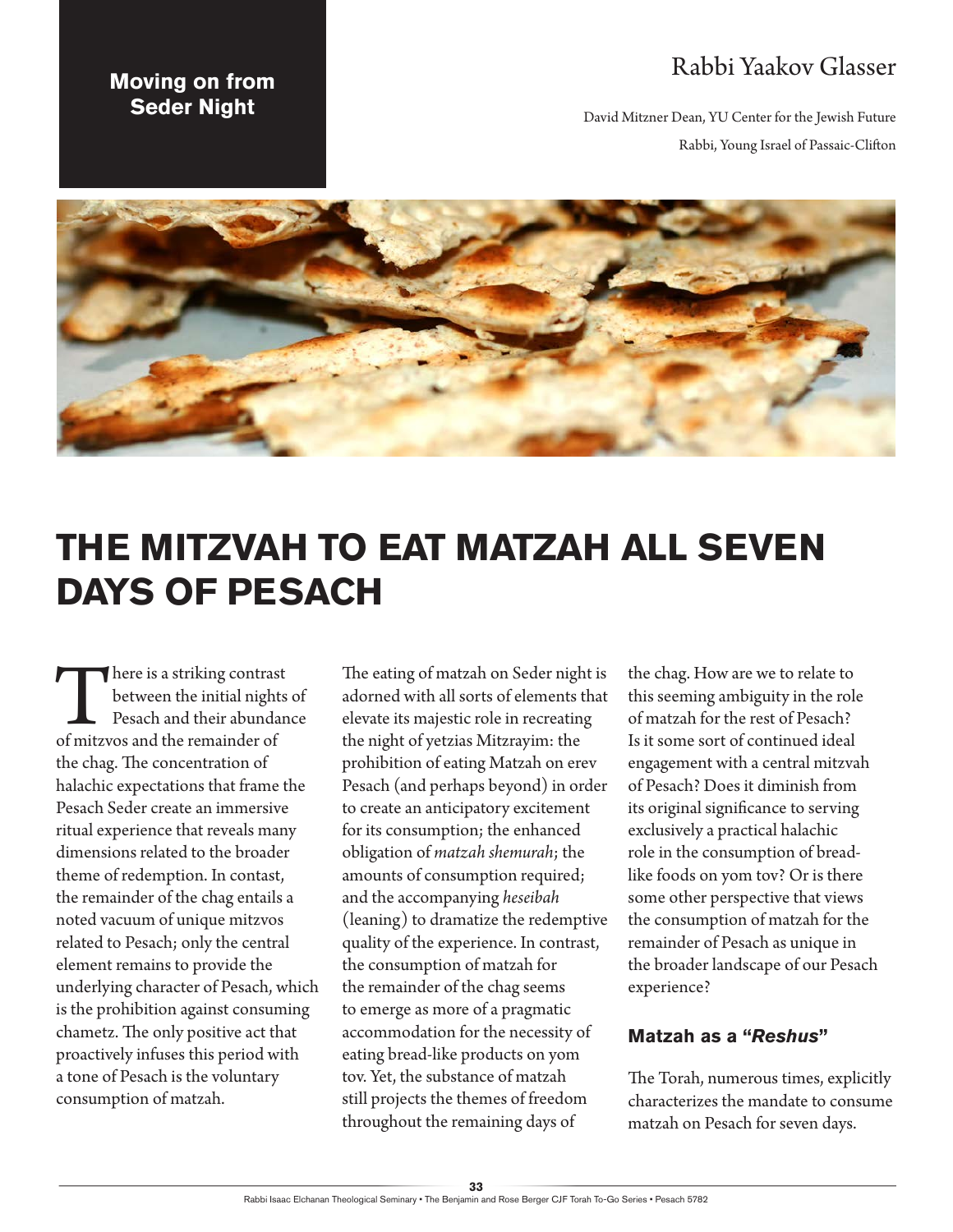(Shemos 12:15, 12:18, 13:7, 23:15 and Devarim 16:3) In Devarim 16:8 we encounter an exception:

ֵששֶ ת יָמִ ים תֹאכַ ל מַ ּצֹות ּובַ ּיֹום הַ שְ בִ יעִ י עֲ צֶ רֶ ת לַה' אֱלֹקֵיךְּ לֹא תַעֲשֶׂה מְלַאכָה.

*For six days, you shall eat matzah and on the seventh day, it is a gathering for your G-d, you shall not do work.* The Gemara in *Pesachim* 120a, interprets this exceptional formulation as establishing a fundamental quality in the nature of the mitzvah:

תניא כוותיה דרבא ששת ימים תאכל מצות וביום השביעי עצרת לה' אלקיך מה שביעי רשות אף ששת ימים רשות מאי טעמא הוי דבר שהיה בכלל ויצא מן הכלל ללמד לא ללמד על עצמו יצא אלא ללמד על הכלל כולו יצא יכול אף לילה הראשון רשות תלמוד לומר על מצות ומרורים יאכלוהו.

*The Gemara comments: It was taught in a baraita in accordance with the opinion of Rava: "Six days you shall eat matzot, and on the seventh day shall be a solemn assembly to the Lord your God" (Deuteronomy 16:8). Just as eating matza on the seventh day is merely optional, i.e., there is no obligation to eat matza on the last day of Passover, but only to avoid eating leavened bread, as the verse states: "Six days you shall eat matzot," so too, eating matza during the first six days is optional. What is the reason that it is optional to eat matza on the first six days of Passover as well as the seventh? The seventh day of Passover is something that was included in a generalization but was explicitly singled out to teach. According to the rules of exegesis, it was intended to teach not just about itself but about the entire generalization. I might have thought that even the mitzva to eat matza on the first night of Passover is included by the above principle, and it too is merely optional; therefore, the verse states: "They shall eat it with matzot and bitter herbs" (Numbers 9:11).* 

**Translation: The William Davidson Talmud (Koren-Steinsaltz)**

The significance of designating the consumption of matzah during the remaining days of Pesach as a "*reshus*" (optional) for the remainder of Pesach is the subject of a dispute among the rishonim.

Some rishonim clearly view the consumption of matzah for the remainder of Pesach as devoid of any enhanced spiritual significance. It remains a pragmatic option for a holiday with a limited menu selection because of the constraints of the prohibition of chametz. The Rambam, in his *Sefer Hamitzvos* 158, only mentions the mitzvah to consume matzah on the first night of Pesach:

היא שצונו לאכול מצה בליל חמשה עשר מניסן, יהיה שם כבש הפסח או לא יהיה. והוא אמרו יתברך בערב תאכלו מצות. *That He commanded us to eat matzah on the night of the fifteenth of Nissan — whether there is a Pesach lamb or not. And that is His, may He be blessed, saying, "at evening, you shall eat matzot" (Exodus 12:18).* The *Sefer HaChinuch* 10 follows this

pattern as well:

מצות אכילת מצה - לאכל לחם מצה בליל חמשה עשר בניסן העשוי ממין דגן, )פסחים לה, א) שנאמר (שמות יב יח) בערב תאכלו מצות. ופרושו ליל חמשה עשר בניסן בין בזמן

שיהיה שם פסח, או בזמן שלא יהיה שם. *The commandment of eating matzah: To eat matzah-bread that is made from a species of grain on the night of the fifteenth of Nissan (Pesachim 35a), as it is stated (Exodus 12:18), "in the evening, you shall eat matzos." And the understanding [of "evening"] is the night of the fifteenth of Nissan — whether it be at a time when the Pesach sacrifice is present or whether it be at a time that it is not present.*

The Meiri (*Pesachim* 92b) clearly formulates that there is no benefit to eat matzah the rest of Pesach:

וכבר ידעת שהמצה אין חיובה כל שבעה אלא לילה הראשון בלבד הא שאר הימים כל שאינו אוכל חמץ אוכל מה שירצה. *You should know that there is no obligation to eat matzah all seven days, rather just the first night. The other days, as long as we don't eat chametz, we can eat whatever we want.*

The *Shulchan Aruch* (OC 475) embraces this approach in stating:

אין חיוב אכילת מצה אלא בלילה הראשון בלבד.

*There is no obligation to eat matzah except for the first night.*

The *Magen Avraham* 639:17 follows this approach in explaining why we don't recite a beracha when eating matzah the rest of Pesach:

מה שאין מברכין על מצה כל ז' היינו משום שאין מצוה באכילתו אלא שאין אוכל חמץ משא"כ בסוכה.

*The reason why we don't recite a beracha on matzah all seven days is that there is no mitzvah in eating it. The only mitzvah is not to eat chametz. This is not the same as sukkah [where there is a mitzvah to sit in the sukkah all seven days].* 

However, other commentaries on the Torah interpret the mitzvah differently. The Ibn Ezra, Shemos 12:15, writes that while we are halachically deferential in practice to the interpretation of the Gemara, in the *pshat* realm of Biblical interpretation, it remains clear that there is some obligation to eat matzah for the remainder of a holiday that commemorates the very freedom that matzah symbolizes.

The Vilna Gaon famously advanced a halachic middle ground. In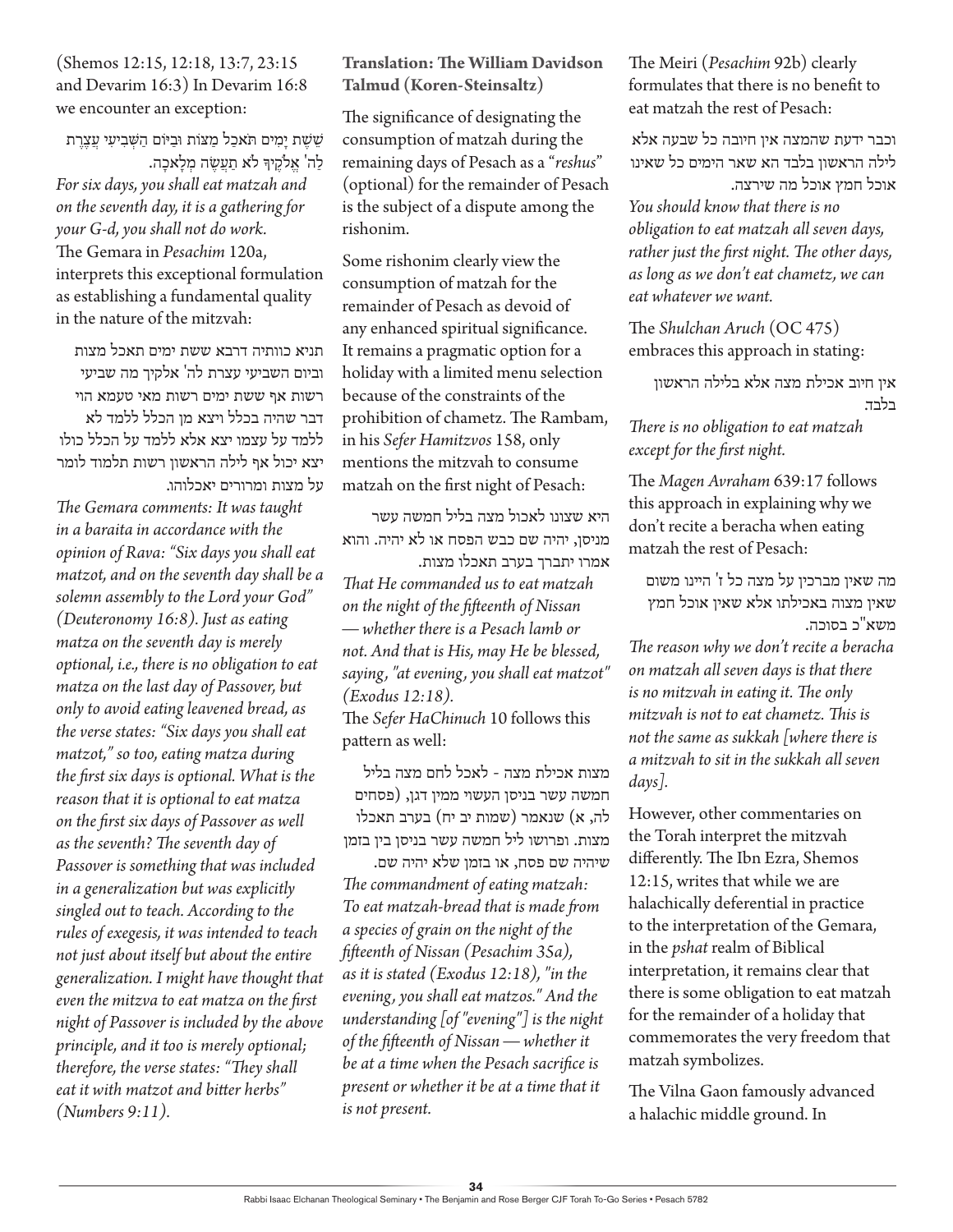*Maaseh Rav* (185), a collection of the practices of the Vilna Gaon, it is recorded:

שבעת ימים תאכל מצות כל שבעה מצוה ואינו קורא רשות אלא לגבי לילה ראשונה שהיא חובה ומצוה לגבי חובה רשות קרי לה אעפ"כ מצוה מדאורייתא הוא. *"You shall eat matzah for seven days" — There is a mitzvah to eat mitzvah all seven days. The rabbis only called it "optional" because vis-à-vis the first night, which is obligatory, it appears as optional. When comparing a voluntary mitzvah to an obligatory mitzvah, the term "optional" is used. Nevertheless, there is a Biblical mitzvah to eat matzah [all seven days].*

The Vilna Gaon suggests that the designation of "*reshus*" should not be interpreted literally. The Gaon argues that in comparison to the proactive mandate of Seder night, the consumption of matzah for the remainder of Pesach has a diminished status, which is formulated by Chazal as a "*reshus*." However, in examining the consumption of matzah under such circumstances independent of that comparison, *reshus* actually means that while there is no obligatory Biblical commandment to eat matzah, there is a *kiyum*, a fulfillment of such a mitzvah if matzah is indeed consumed. According to the Vilna Gaon, there is a spiritual value to consuming matzah during the remainder of Pesach.

Rav Moshe Shternbuch, in his work, *Moadim Uzmanim* 1:90, suggests a conceptual difference in how we can

understand the mitzvah of matzah for the remainder of the week. One approach would view the *mitzvah kiyumis* (non-obligatory mitzvah) as an extension and echo of the original mitzvah. Instead of perpetuating the mandate to engage in the consumption of matzah, the Seder terminates that aspect of the mitzvah's identity, and moving forward there is a more diluted expression of the mitzvah as an optional opportunity for engagement in a *mitzvah kiyumis*. The alternative approach views the *mitzvah kiyumis* of consuming matzah for the remainder of Pesach as an entirely independent mitzvah. The distinction in the mitzvah's character as optional reveals that its underlying identity is fundamentally distinct from the original mitzvah of *achilas matzah*.

Rav Shternbuch asserts that the Rambam, who he argues is consistent with the position of the Vilna Gaon, holds that the mitzvah is indeed independent of the original mandate to consume matzah. For this reason, the particular halachic details that shape the mitzvah of *achilas matzah* on Seder night — namely that the matzah have a halachic status of "*lechem oni*" — are not required in the consumption of matzah for the remainder of the chag.

What emerges from this halachic analysis is a fundamental distinction in the mitzvah of matzah. The initial commandment of Seder night embraces a compelling, and qualitatively more demanding

experience of *achilas matzah*. Once Seder night is complete, the mitzvah that follows is a standing opportunity to engage the very same action, devoid of the accentuated elements of *lishmah*, *lechem oni*, and reciting a bracha. How are we to understand the presence of these two mitzvos as defining elements of our Pesach experience? What is the true relationship between them, and how does that dynamic serve as a transformational context for our internalization of the values of Pesach?

Redemption is a complex reality. Yetzias Mitzrayim was an extraordinary moment of overt and revealed redemption for the Jewish people, and Seder night generates an obligation to re-experience that defining moment of our history. The consumption of matzah on that night facilitates the internalization of the emancipating moments of yetzias Mitzrayim. The intentionality and specific character of the matzah, as well as the compelling obligation to engage it, all coalesce to create a spectacular moment affirming our personal connection to the extraordinary story of our redemption. However, Pesach does not end there. The notion of geulah lives within the historical and living consciousness of the Jewish people well beyond the overt moments of yetzias Mitzrayim. The paradigm of Pesach instills within us a capacity to recognize more subtle moments of geulah, even within the context of compromised circumstances of



Find shiurim and articles from Rabbi Glasser at www.yutorah.org/rabbi-yaakov-glasser